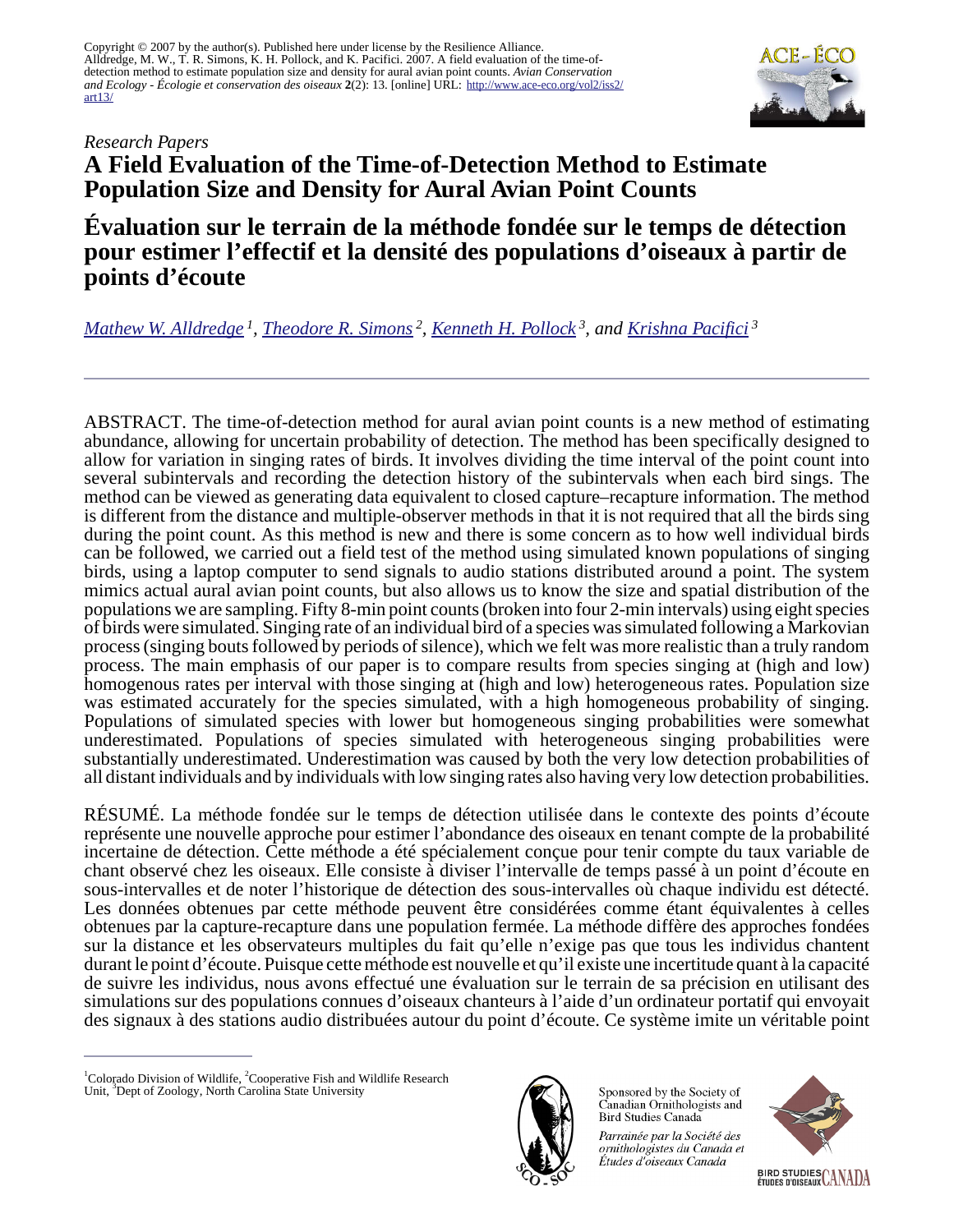d'écoute tout en permettant de connaître l'effectif et la distribution des populations échantillonnées. Cinquante points d'écoute de 8 min (séparés en intervalles de 2 min) ont été simulés pour huit espèces d'oiseaux. Le taux de vocalisation de chaque individu a été simulé à l'aide d'une chaîne de Markov (périodes de chant suivies de périodes de silence), ce qui nous semblait plus réaliste qu'un processus purement aléatoire. L'objectif principal de notre article était de comparer les résultats pour des espèces chantant à une fréquence homogène (élevée ou faible) par intervalle avec d'autres espèces chantant à des fréquences hétérogènes (élevées ou faibles). L'effectif de la population a été estimé précisément pour les espèces simulées ayant une fréquence de vocalisation homogène et élevée. L'effectif des populations des espèces simulées présentant une fréquence de vocalisation faible mais homogène a été légèrement sous-estimé. Dans les cas des espèces chantant à des fréquences hétérogènes, les populations étaient fortement sousestimées. La sous-estimation était causée à la fois par la faible probabilité de détection de tous les individus éloignés et des individus chantant à des fréquences faibles.

Key Words: *Aural detections; availability process; avian point counts; detection probability; field tests; perception process; time-of-detection method*

### **INTRODUCTION**

Bart (2005) estimated that there are at least 1000 independent programs that gather long-term data on bird abundance in the USA and Canada, and many are based on point counts. Point counts are widely used to monitor spatial and temporal patterns of bird abundance, to assess species–habitat relationships, to evaluate the response of populations to environmental change or management, and to estimate species diversity. Surveys of breeding birds rely heavily on auditory detections, which can range from 70% of observations in suburban landscapes to 94% of observations in closed-canopy deciduous forest (Simons et al. 2007). Hundreds of thousands of point counts are conducted annually in North America across a spectrum of scales, from short-term site-specific studies, to long-term continental-scale surveys, such as the Breeding Bird Survey (Sauer et al. 2005).

In fixed radius point transects, where all the birds are detected,

$$
\hat{D} = N/a = n/k \pi w^2 \tag{1}
$$

where *D* denotes density, *N* is the number of birds in the sampled area, and *n* is the number of birds detected. Note that *w* is the radius of the circle around the point, and the area surveyed is, therefore,  $a = k\pi w^2$  if there are *k* points surveyed. Of course this is totally unrealistic in practice, as it will

virtually never be possible to detect all birds within the sampled area. When not all the animals are detected, the result generalizes to:

$$
\hat{D} = n/a\hat{p} = n/k\pi w^2 \hat{p} \tag{2}
$$

where  $p$  is the probability of an animal being detected in the circle and has to be estimated in some manner.

There are several approaches to the estimation of *p*, the probability of detection, in the literature, and they all make different assumptions about the detection process. Distance sampling (Buckland et al. 2001) requires that: points are chosen randomly, detection is certain at the point, detection is a decreasing function of distance, and that there is no movement before detection. A second method, the multiple independent observer approach, requires that several observers detect birds simultaneously on the same sample area and map their locations. Estimation then is based on a closed capture– recapture modeling approach for the detection histories; Alldredge et al. (2006) decribes the assumptions in detail. Key issues are no matching errors and no movement before detection. Nichols et al. (2000) suggested a dependent double-observer variation of this method. Another method is the repeated count method (Royle and Nichols 2003, Kery et al. 2005). The focus of our paper is a new approach, the time-of-detection method of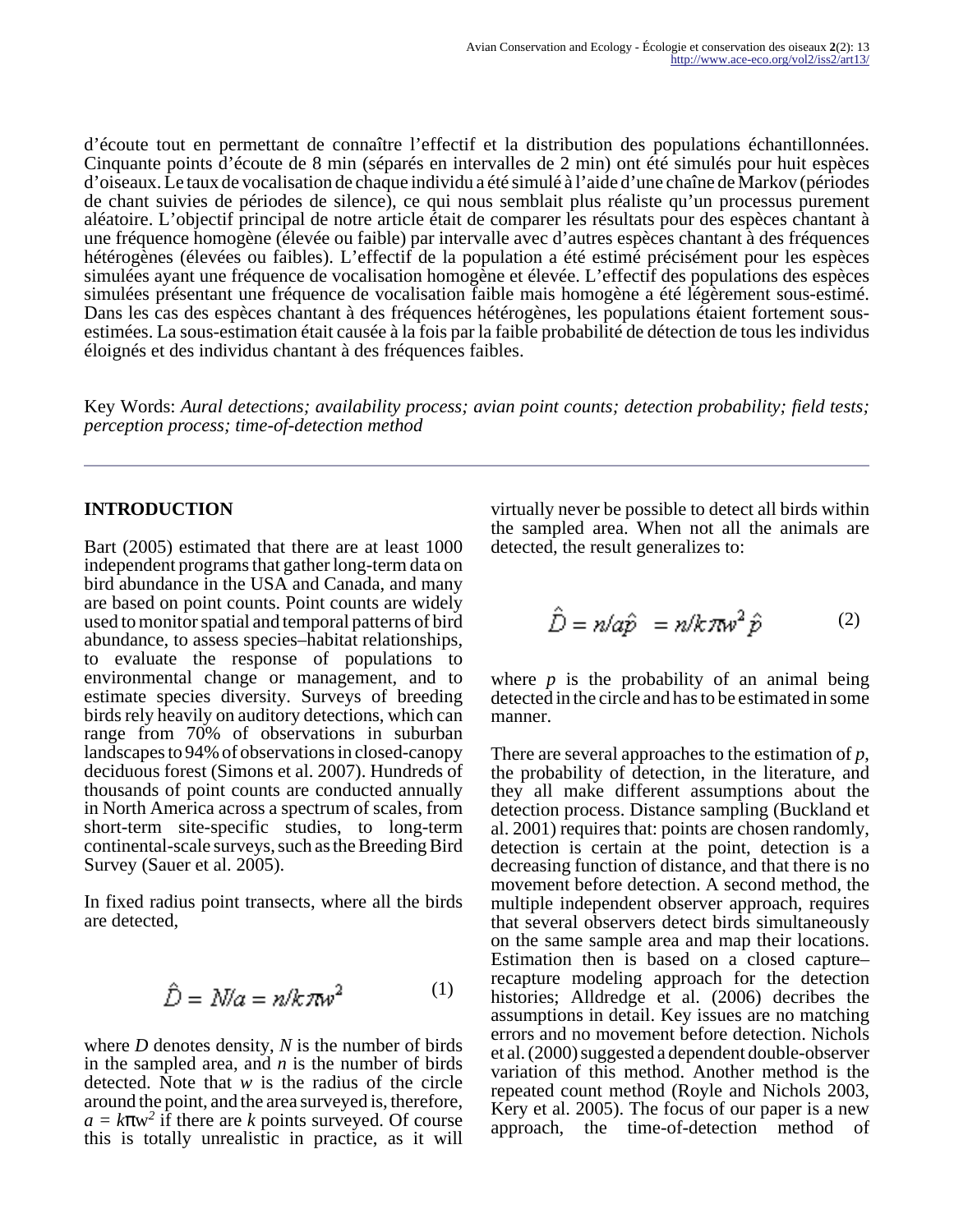Farnsworth et al. (2002) and Alldredge et al. (2007a).

The overall probability of detection of an individual animal is made up of an availability process (the probability of an animal being available for detection), and a detection process (the probability of an animal being detected, given that the animal is available for detection) (see, e.g., Marsh and Sinclair 1989, Pollock et al. 2004). Here, we focus on aural point counts, and symbolically, we represent this detection process by the following equation:  $p = p_a p_d$ , where *p* is the overall probability of detecting a bird that is present in the sampled circle during the sampling period,  $p_a$  is the probability that such a bird is available for detection (this is the probability that the bird sang if the detections are aural), and  $p_d$  is the conditional probability of detection given that the bird sang. For the distance and multiple observer methods,  $p_a$  is assumed to be 1 (or in other words we condition our inference on the birds that have sung).

The time-of-detection method, by contrast, estimates the overall detection probability and allows for birds to be unavailable because they do not sing. Farnsworth et al. (2002) were the first to realize that there is information on detection probability available from the times when birds are detected in a point count. They developed a "removal" method using only the time interval when individual birds are first detected. The approach is related to the removal method for trapped animals (Zippin 1958, Seber 1982, Williams et al. 2002). Later Alldredge et al. (2007a) suggested a more efficient approach that applies a *k* sample closed capture–recapture model to the detection histories. With this approach, that is based on tracking individual birds accurately over the whole point count, the time intervals in which a particular bird was detected and the time intervals in which that same bird was not detected are recorded for the set of *k* time intervals. For example, if there were  $k = 4$ time periods then a detection history of {1101} would indicate that a bird was detected in periods 1, 2, and 4, but not in period 3. Capture–recapture approaches are much better than removal methods at modeling heterogeneity of detection probabilities. Alldredge et al. (2007a) implemented this capture– recapture approach using field data to illustrate the method's strengths and weaknesses. In the rest of the article, we will be considering this approach when we refer to the time-of-detection method.

Following Alldredge et al. (2007a), the basic model assumptions of the time-of-detection method are as follows:

- **1.** There is no change in the population of birds within the detection radius during the point count (i.e., the population is closed and birds do not move in or out);
- **2.** There is no double counting of individuals (i. e., the observer keeps track of individual birds without error);
- **3.** Observers accurately assign birds to within or beyond the radius used for a fixed-radius circle if one is used;
- **4.** All individual birds of a species have a constant per minute probability of being detected in each interval.

 These assumptions are not trivial because there may be movement in or out of the area, which violates assumption 1. Movement of individuals within the area during the count may cause violations of assumption 2, and difficulty in assigning distances to birds located aurally (Alldredge et al. 2007c) may cause violations of assumption 3. In addition, we know very little about the variability of singing rates in individual birds (assumption 4), but it appears to be influenced by a variety of factors (Gibbs and Wenny 1993).

Extensions to allow trap response and heterogeneity of capture probabilities in closed capture–recapture models can be advantageously adapted to this setting. If the probability of detection changes after the first detection (analogous to trap response in a capture–recapture setting), then assumption 4 can be weakened. "Trap response" models may be useful, and in this application, recapture probabilities are likely to be greater than firstcapture probabilities. An observer may anticipate that an individual bird may call again, and thus it would be more likely to be detected if it does call (Alldredge et al. 2007a). If the probability of detection varies among individual birds, then heterogeneity models may also be useful, and Alldredge et al. (2007a) used heterogeneity in both their examples. Heterogeneity is likely because of variation in singing rates among individuals (Brewster 2007), as well as distance from the observer (Buckland et al. 2001) and many other factors. Much has been written about heterogeneity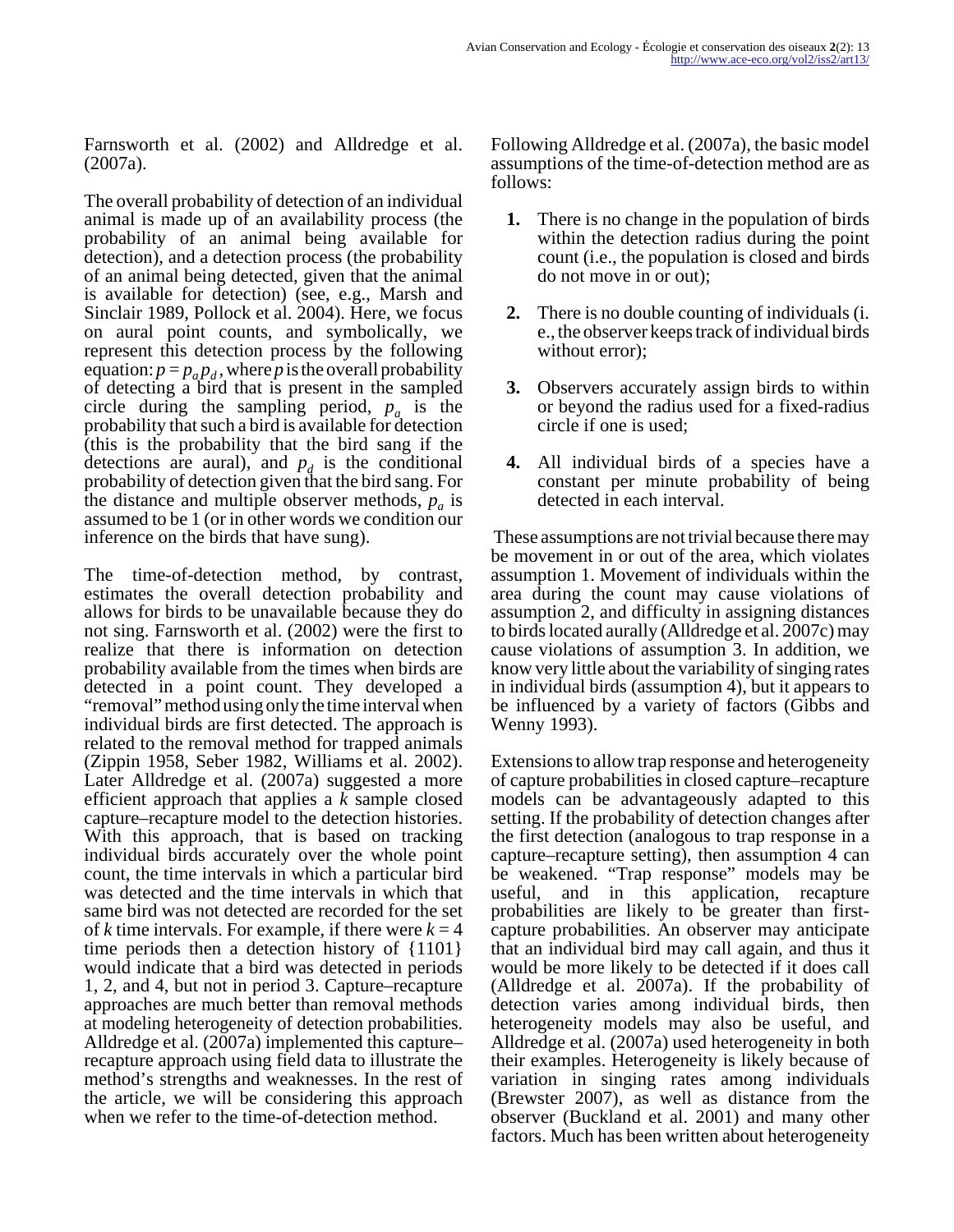models in the capture–recapture literature (Burnham and Overton 1978, Otis et al.1978, Pollock et al. 1990, Williams et al. 2002). Link (2003) has noted problems with identifiability when these models are used. Modeling heterogeneity in detection probability using covariates can reduce issues associated with identifiability (Huggins 1989,1991, Alho 1990). One covariate of particular importance is distance from the observer to the bird.

Birds with detection probabilities near 0 may be of special importance in time-of-detection applications. Alldredge (2004) and Brewster (2007) emphasize that avian singing rates may vary widely among individuals of the same species due to pairing status and other factors related to nesting phenology. Brewster (2007) estimated singing rates by following individual Ovenbirds (*Seiurus aurocapillus*) and Black-throated Blue Warblers (*Dendroica caerulescens*) for long periods. Some individuals had very low singing rates, which made them almost impossible to detect.

Our field evaluation uses the methods developed by Simons et al. (2007) consisting of an experimental system for simulating avian point count conditions when birds are detected aurally. The system uses a laptop computer to control a set of audio stations (amplified MP3 players) placed at known locations around a census point. The system can realistically simulate a known population of songbirds under a range of factors that affect aural detection probabilities. Earlier field tests using this system focused on factors influencing detection probability (Alldredge et al. 2007b), and measurement error in detection distance (Alldredge et al. 2007c).

The objective of this paper is to report on a field evaluation of the time-of-detection method for estimating aural detection probabilities and population sizes using our experimental system. We focus on comparing species with homogeneous singing rates vs. those with varying degrees and types of heterogeneous singing rates. After a detailed description of our research methods and results, we focus on the implications and importance of our work to field ornithologists designing pointcount studies and suggest possibilities for future research.

# **METHODS**

### **Field Methods**

A bird song simulation system (Simons et al. 2007) was used to simulate point counts in a field setting in order to evaluate the time-of-detection pointcount method. Thirty-five players were uniformly distributed with respect to area surrounding a single point in a mixed pine–hardwood forest at Howell Woods Environmental Science Center in the Piedmont Region of North Carolina. The forest has a dense understory that limits visibility to 30 m or less in almost all directions. All players were set 1 m above ground because, at the same site, previous experiments showed little effect of player height on detection probability (Alldredge et al. 2007b, Alldredge et al. 2007c),;therefore, for simplicity, we chose to eliminate this variable from our experiments although it may be important in other forested habitats. Players were set at radial distances between 0 and 120 m, again based on the results of earlier experiments. For simplicity, single examples of each species' song were used for all our field tests including this one. Typical songs from Walton and Lawson (1999) were converted from the audio CD to 128 KPS, 44, 100 HZ, MP3 Format. Songs for all species were played at a volume of approximately 90 dB at a distance of 1 m.

Fifty point counts, each of 8 min duration were simulated over 2 days in early March 2006. Therefore, the conditions were those of no leaves on the deciduous trees on the plot. This time of year was chosen to minimize interference from resident bird calls. The same individual point was used for all counts, but the play lists of songs varied as described below. Each count was broken into four time intervals each of 2 min duration, and four experienced observers recorded birds using multicolored pens to distinguish intervals of detection. Detection of a previously recorded bird in subsequent intervals was recorded by circling the previous detection in the appropriate color of the interval. To simplify their task of individually tracking each bird detected, observers were not required to estimate distance to the sound source of each bird, but they were asked to map birds to their approximate location.

There were a total of 18 singing birds per point count, and these included two individuals of eight species of primary interest (Acadian Flycatcher (ACFL, *Empidonax virescens*), Black and White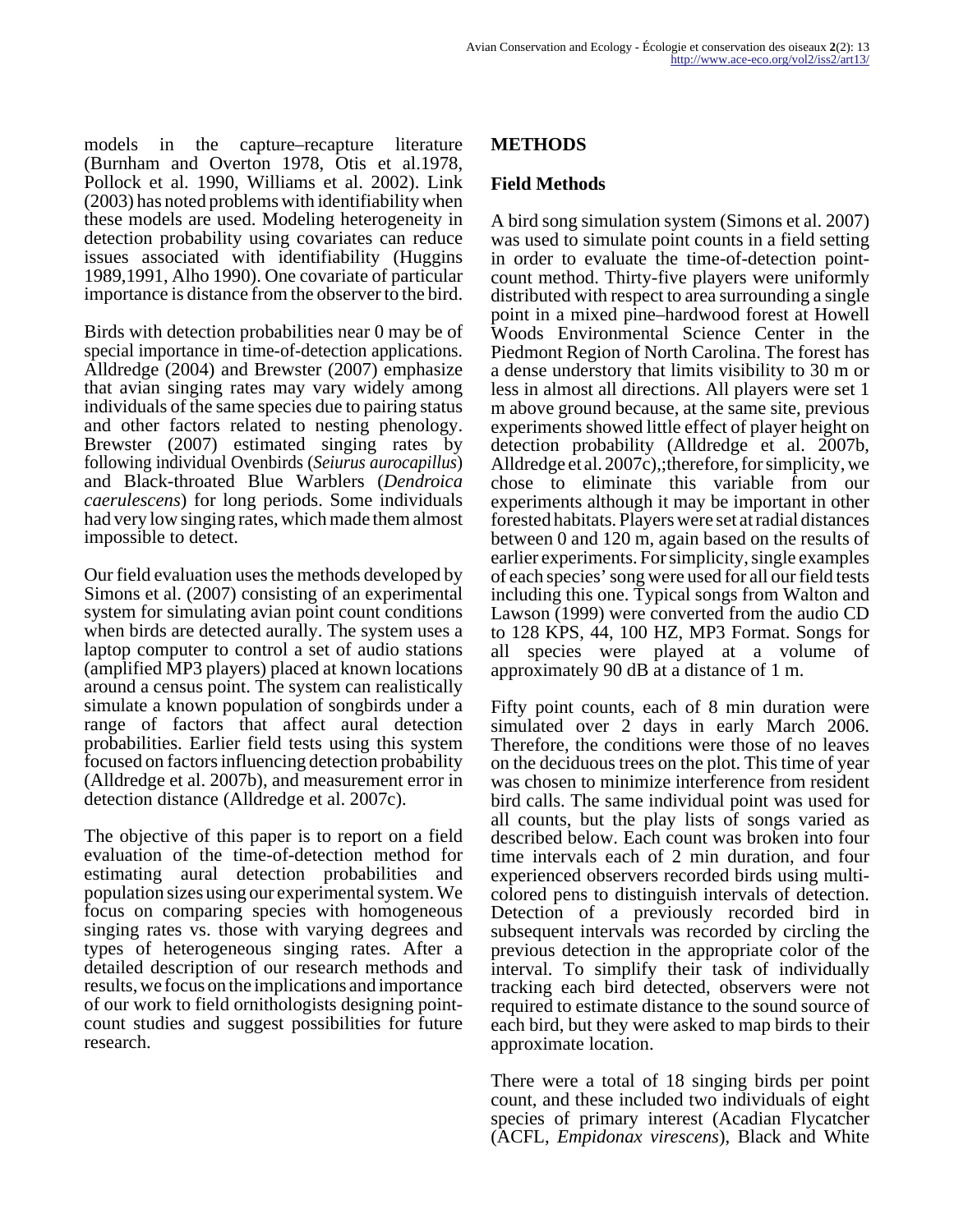Warbler (BAWW, *Mniotilta varia*), Black-throated Blue Warbler (BTBW, *Dendroica caerulescens*), Black-throated Green Warbler (BTNW, *D. virens*), Hooded Warbler (HOWA, *Wilsonia citrina*), Scarlet Tanager (SCTA, *Piranga olivacea*), Ovenbird (OVEN, *Seiurus aurocapilla*), and Yellow-throated Warbler (YTWA, *D. dominica*)). Four additional species were used to diversify the species list. None of the simulated species were found locally at the study area during the time of our experiments. For each of the eight primary species, there were exactly two individuals on each count, for a total of 100 individual singing birds on the 50 counts. We maintained a minimum 45° separation between the two individuals of the same species to minimize matching errors when recording observer results. For each individual, all calls came from only one speaker. That is, once assigned to play from a particular speaker, then all subsequent calls of that individual came from the same speaker so that "movement" of particular birds was not allowed.

A crucial point (described in detail below) is that true population sizes for some species were greater than 100 birds, because not all birds in the simulated population actually sang during the count, and hence were unavailable during the 8-min count. All birds had a positive probability of singing in each interval, although for some individuals of some species these probabilities were small.

Previous studies have focused on how various factors affect detection probabilities on auditory point counts (Simons et al. 2007, Alldredge et al. 2007b, c). Our main focus in this field test was to examine the singing process and potential biases that may exist with the time-of-detection method. The singing rate of individual birds was simulated following a Markovian process. We felt that singing bouts followed by periods of silence were more realistic than a truly random process (Collins 2004). The process is represented by two parameters; the probability that a bird does not sing in interval i, given that it did not sing in interval  $i-1$  ( $\gamma$ ), and the probability that a bird does not sing in interval i, given that it did sing in interval i-1  $(\gamma')$ .

Six of the eight species of interest were simulated under this Markovian process, and the true population size was manipulated so that the number of birds actually played during the experiment for each species was 100. The first three species considered (HOWA, BTNW, and YTWA) were all

simulated with a constant or homogeneous probability of singing at least once in an interval. Their probabilities of singing in at least one of the four 2-min intervals were 1.0, 0.8, and 0.6, respectively (Table 1). Total simulated populations of these three species were 100, 125, and 167, respectively. Singing rates during intervals in which these birds sang were six to nine songs per minute based on Robbins et al. (1983). The fourth species, BAWW, had an overall homogeneous probability of singing at least once in the total count of 0.8, but singing rates varied within the intervals in which the birds sang. Half of the simulated BAWW sang two songs per minute and the other half sang eight songs per minute. The total population of simulated BAWW was 125. The fifth and sixth species ACFL and SCTA, were simulated with heterogeneous probability of singing at least once in an interval. The overall populations of ACFL and SCTA were 133 birds. Fifty individuals were simulated with a probability of 1.0 of singing during the count, and 83 individuals were simulated with a probability of 0.6 of singing during the count. Singing rates for intervals in which a bird sang were six to nine songs per minute for these two species.

The probability of singing per interval for the two other species of interest, BTBW and OVEN, was based on empirical field data, where singing patterns of individual birds were recorded over 10- to 30 min intervals (Brewster 2007). Eight-minute long segments of these data were randomly selected to create simulated populations of birds (Table 1). The total potential population of BTBW was 133 birds, and the total potential population of OVEN was 127. Singing rates in intervals where birds sang were six to nine songs per minute. We emphasize that for each of the eight species, 100 birds actually sang during the 8-min count.

### **Statistical Methods**

We calculated double-counting errors, errors from calls being assigned to the wrong time interval, and errors due to species being misidentified.

For each individual bird detected, a detection history over the four intervals was constructed using the standard capture–recapture format used by program MARK (White and Burnham 1999). For example, if a bird was only detected in the first interval, the detection history was {1000}, whereas if a bird was detected in intervals 1, 2, and 4 but not 3, its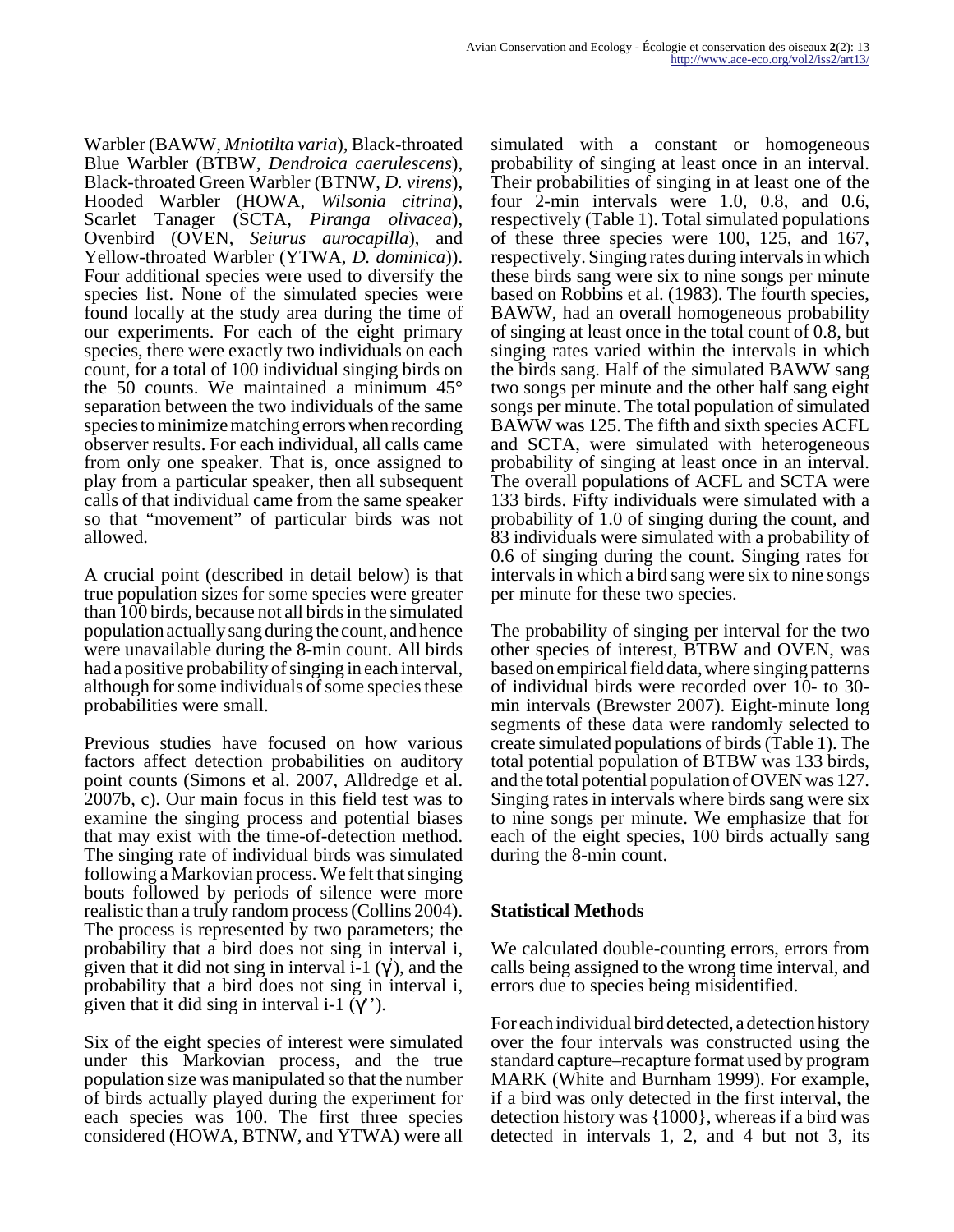Table 1. Experimental conditions for each of the eight species of interest. The first four species were homogeneous in population structure, in that all birds had the same probability of calling in each interval, whereas the next four species were heterogeneous. All species except the BAWW had a high singing rate per interval. Total and Singing Population sizes are presented as the probability of singing during the 8 min count. The last two columns summarize the Markovian nature of the singing process and are explained in detail in the text.

| Species     | Homogeneous<br>population | if sings | Singing rate, Total population Singing | population | Probability sings $\gamma$<br>in 8- min count |            | $\gamma^{\prime}$ |
|-------------|---------------------------|----------|----------------------------------------|------------|-----------------------------------------------|------------|-------------------|
| <b>HOWA</b> | Yes                       | High     | 100                                    | 100        | 1.0                                           | 0.3        | 0.1               |
| <b>BTNW</b> | Yes                       | High     | 125                                    | 100        | 0.8                                           | 0.83       | 0.45              |
| <b>YTWA</b> | Yes                       | High     | 167                                    | 100        | 0.6                                           | 0.9        | 0.5               |
| <b>BAWW</b> | Yes                       | Low/High | 125                                    | 100        | 0.8                                           | 0.83       | 0.45              |
| <b>ACFL</b> | N <sub>o</sub>            | High     | 50<br>83                               | 100        | 1.0<br>0.6                                    | 0.3<br>0.9 | 0.1<br>0.5        |
| <b>SCTA</b> | No                        | High     | 50<br>83                               | 100        | 1.0<br>0.6                                    | 0.3<br>0.9 | 0.1<br>0.5        |
| <b>BTBW</b> | No                        | High     | 133                                    | 100        | empirical                                     | na         | na                |
| <b>OVEN</b> | N <sub>o</sub>            | High     | 127                                    | 100        | empirical                                     | na         | na                |
|             |                           |          |                                        |            |                                               |            |                   |

detection history would be {1101}. Analyses were on a species-by-species basis for each observer and followed the methods outlined by Alldredge et al. (2007a).

We used the "Huggins Closed Captures" estimation method (Huggins 1989, 1991) as implemented in program MARK (White and Burnham 1999). Models included constant detection probability for all individuals  $(M_0)$ , time effects on detection probability  $(M_t)$ , and differences in detection probability due to previous detection  $(M_b)$ . Unobservable heterogeneity  $(M_h)$  models were also fitted. We used the two-point mixture models (Pledger 2000). This is a very simple way of introducing heterogeneity where there is a proportion of the animals with one capture probability and the remainder of the animals in the population have another capture probability. (For example, 40% of the animals might have a capture probability of 0.3, and the remaining 60% of the animals might have a capture probability of 0.8).  $Akaike's$  information criterion  $(AIC)_c$  model selection, corrected for small sample size, was used to determine the most likely model given the data (Burnham and Anderson 2002). Maximum likelihood estimates were then computed for selected models.

We carried out additional analyses for ACFL and SCTA where we modeled heterogeneity in detection probabilities as an observable group effect  $(M_g)$  in combination with other time or behavioral effects. However, this analysis would not be possible with actual point-count data because these groups are not observable in wild birds.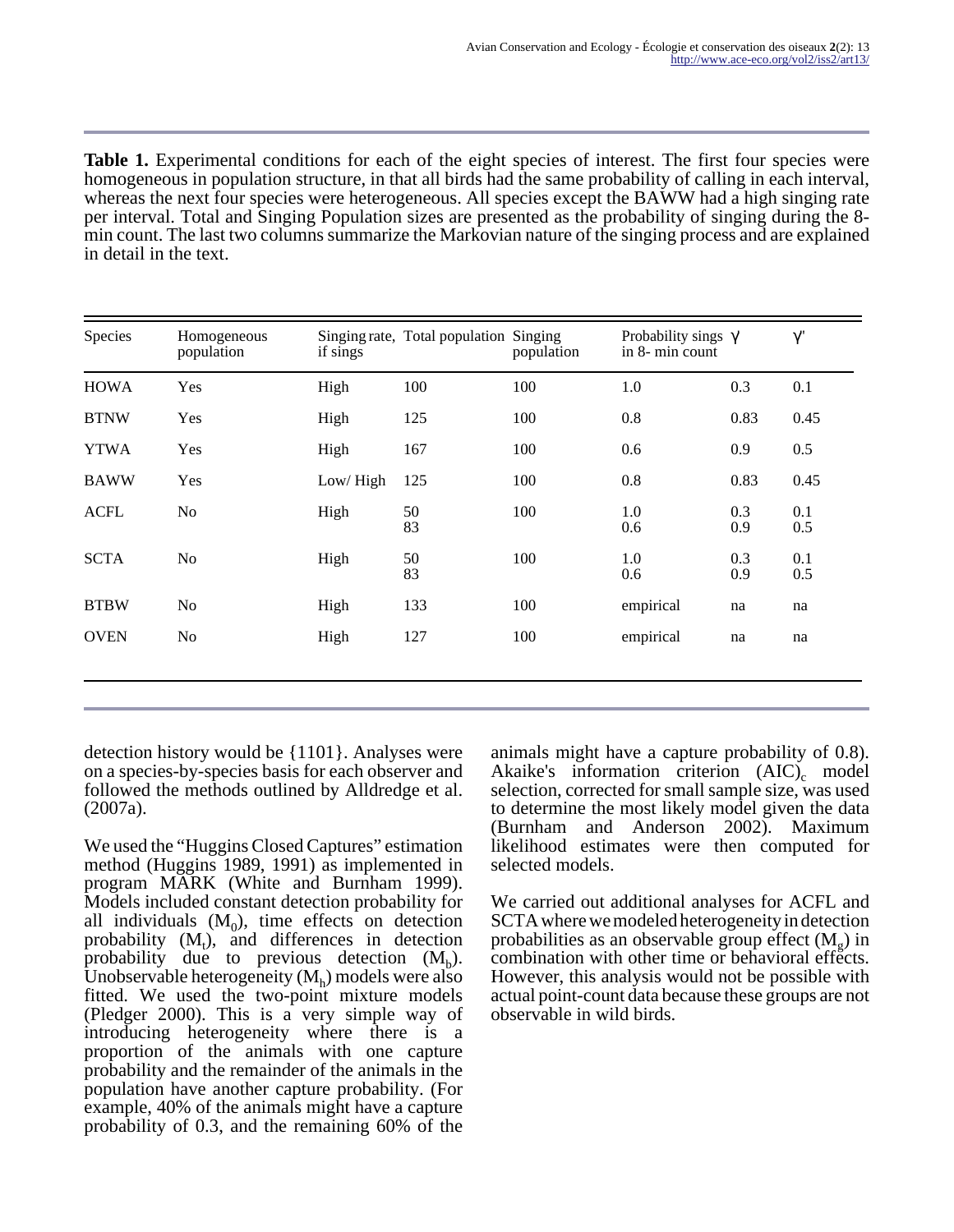# **RESULTS**

#### **Double Counting and Interval Recording Errors**

Double counting, counting a single bird as more than one bird, was a significant source of error among the four experienced observers. This error is produced when observers are unable to accurately localize the source of a song. Double-counting rates ranged from 0.9% to 3.4% ( $SE = 0.6\%$ ) of total observations among observers. Double counting occurred in a variety of forms. In most cases, single birds were recorded as two birds throughout the count interval. This created two or more capture histories that clearly indicated a single individual tracked as two birds throughout the count. Occasionally, observers mapped a bird in one location at the beginning of the count, then mapped the same bird in a new location and continued to track it at the new location for the remainder of the count. These cases produced two or more capture histories of the form xx00 for the original bird and 00xx for the double count, where x could be either a one or a zero.

Overall,  $2.0\% -4.1\%$  (SE = 0.43%) of observations were recorded in the wrong time interval among the four observers. This occurred when two or more individuals of the same species sang during a count, and observers attributed a song to the wrong individual. Misidentification errors were rare, ranging from 0.1% to 0.6% ( $SE = 0.09$ %) of total observations among the four experienced observers.

#### **Species with Simulated Homogeneous Probabilities of Singing**

Model  $M<sub>h</sub>$  was selected for all four HOWA data sets, which were simulated with a homogeneous singing probability with all birds singing in at least one  $interval$ . The AIC<sub>c</sub> importance weights were high (Table 2) for heterogeneity models, indicating that some unobservable source of heterogeneity was affecting the detection probabilities for this species. Estimates of HOWA population size were accurate and precise for all four observers.

The other two species with homogeneous singing probabilities (0.8 and 0.6, respectively) and constant singing rates for singing birds were BTNW and  $YTWA$ . Model  $M_0$  was selected or was a competitive model ( $\triangle AIC_c < 1.0$ ) for BTNW and

YTWA (Table 2). Population size estimates for BTNW for the four observers (95, 97, 87, and 98) were substantial underestimates of the simulated population of 125 birds. Model  $M_b$  was selected as the top YTWA model for three of the four observers. Models accounting for heterogeneity in detection probabilities had little support for these data. Model  $\rm M_b$  gave reasonably accurate estimates of YTWA for two of the observers and overestimates for the other, but standard errors were very large. Model  $M_0$  was a competitive model (ΔAIC<sub>c</sub> ≤ 0.46) for these three data sets, and although it gave precise estimates, it substantially underestimated the actual population size of 167 birds (Observer 1, population estimate 111,  $SE = 9.35$ ; Observer 3, population estimate 121,  $SE = 12.92$ ; Observer 4, population estimate 102,  $SE = 8.91$ ).  $M_0$  was chosen as the top model for Observer 2, where the population estimate is 123 with  $SE = 12.13$ .

#### **Species with Simulated Variable Song Production**

Although BAWW was simulated with heterogeneity in detection probability due to differences in singing rates, we found very little support for heterogeneity models. Model  $M_0$  was selected for all four data sets (importance weights  $\leq 0.24$ ). The population size of 125 was underestimated by all four observers with estimates of 106, 118, 103, and 95 birds.

#### **Species with Empirical Heterogeneous Probabilities of Singing**

Heterogeneity models  $M_h$ ,  $M_{th}$  or  $M_{bh}$  were selected for all BTBW and OVEN data sets, which were simulated based on song data recorded from breeding birds in the field. The variable importance weights for heterogeneity were 1 for BTBW and ≥0.88 for OVEN, indicating that models accounting for individual variation in detection probabilities were strongly supported by the data. An increase in detection probabilities (model  $M_{bh}$ ) following initial detection was also supported by the data from observers 1 and 4. Models incorporating differences in detection probability associated with time intervals were supported for BTBW and OVEN, but they were only selected as the best model for observer 4 and the BTBW. This was expected because no data sets were simulated with variability in detection probability associated with time. True population sizes (133 for BTBW and 127 for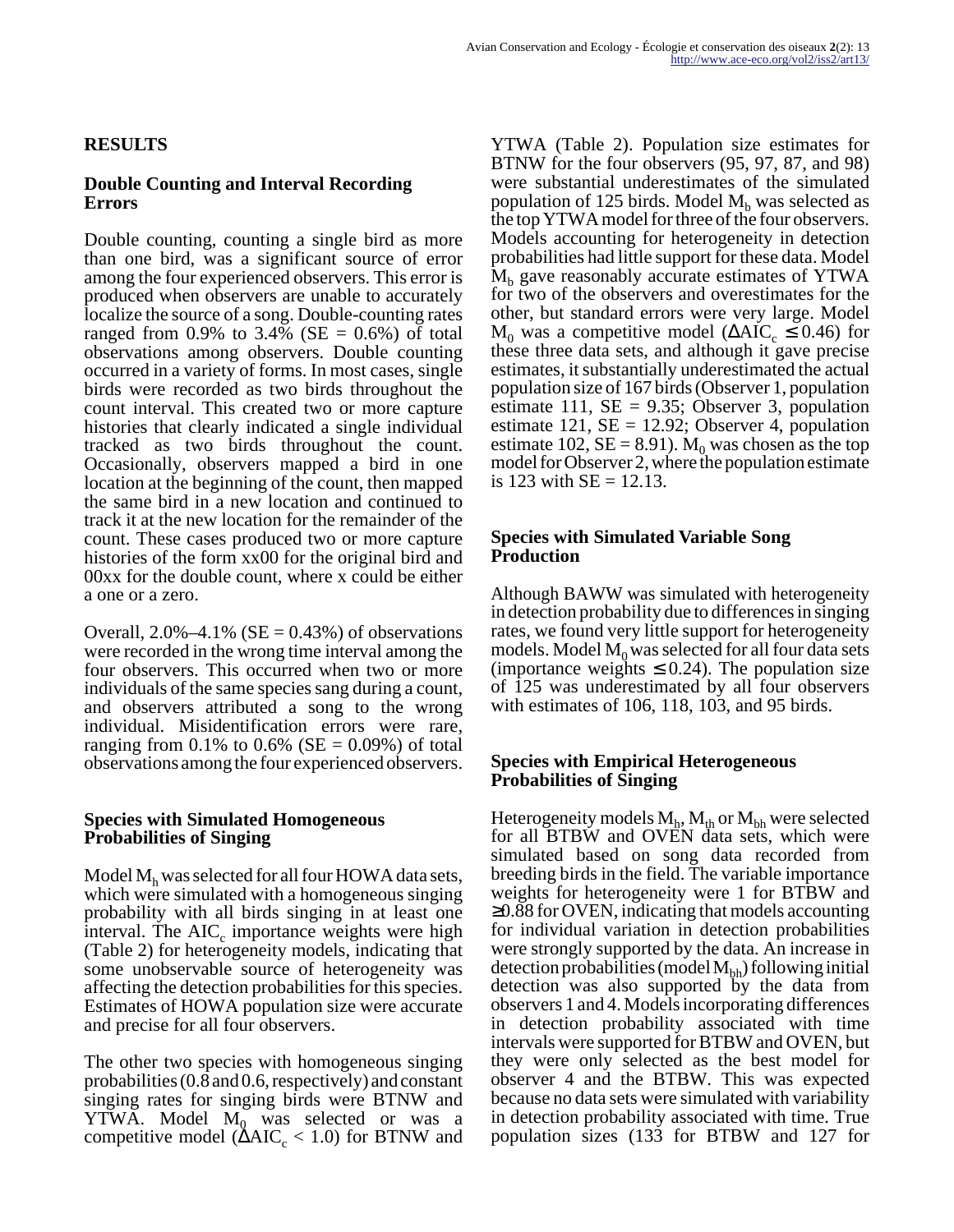**Table 2.** Top models chosen using AICc and estimated population sizes and standard errors for four experienced observers. Singing rates of the first four species were homogeneous (all birds had the same probability of calling in each interval). The next four species were heterogeneous. ACFL and SCTA are presented first when groups are modeled with unidentifiable heterogeneity (h) and second when modeled with identifiable heterogeneity (g). All species except the BAWW had a high homogeneous singing rate per interval.

| Species     | N   | Observer 1  |     | Observer 2 |                | Observer 3 |          |                 | Observer 4 |           |             |     |           |
|-------------|-----|-------------|-----|------------|----------------|------------|----------|-----------------|------------|-----------|-------------|-----|-----------|
|             |     | Model       | Est | <b>SE</b>  | Model          | Est        | $\rm SE$ | Model           | Est        | <b>SE</b> | Model       | Est | <b>SE</b> |
| <b>HOWA</b> | 100 | $M_h$       | 99  | 0.41       | M <sub>h</sub> | 102        | 1.69     | $M_h$           | 99         | 1.37      | $M_{h}$     | 101 | 1.62      |
| <b>BTNW</b> | 125 | $M_0$       | 95  | 4.91       | $M_0$          | 97         | 5.29     | $M_0$           | 87         | 4.61      | $M_0$       | 98  | 5.56      |
| <b>YTWA</b> | 167 | $M_h$       | 162 | 63.94      | $M_0$          | 123        | 12.13    | $M_{h}$         | 224        | 163.59    | $M_{h}$     | 161 | 76.54     |
| <b>BAWW</b> | 125 | $M_0$       | 106 | 14.79      | $M_0$          | 118        | 14.74    | $M_0$           | 103        | 14.4      | $M_0$       | 95  | 11.04     |
| <b>BTBW</b> | 133 | $M_h$       | 93  | 5.3        | $M_h$          | 89         | 2.49     | $M_h$           | 95         | 4.58      | $M_{th}$    | 100 | 5.54      |
| <b>OVEN</b> | 127 | $M_{bh}$    | 89  | 1.36       | M <sub>h</sub> | 84         | 1.26     | $M_h$           | 99         | 5.29      | $M_{bh}$    | 87  | 0.46      |
| <b>ACFL</b> | 133 | $M_h$       | 96  | 4.62       | M <sub>h</sub> | 87         | 4.60     | $M_h$           | 91         | 6.12      | $M_{h}$     | 89  | 4.75      |
| <b>SCTA</b> | 133 | $M_h$       | 108 | 5.33       | M <sub>h</sub> | 105        | 5.54     | $M_h$           | 106        | 5.81      | $M_h$       | 108 | 5.84      |
| <b>ACFL</b> | 133 | $M_{\rm g}$ | 103 | 8.04       | $M_{gb}$       | 126        | 29.03    | $M_{\text{gb}}$ | 98         | 10.77     | $M_{\rm g}$ | 93  | 5.47      |
| <b>SCTA</b> | 133 | $M_{\rm g}$ | 116 | 9.13       | $M_{gb}$       | 104        | 10.57    | $M_{\rm g}$     | 114        | 10.18     | $M_{\rm g}$ | 121 | 12.04     |
|             |     |             |     |            |                |            |          |                 |            |           |             |     |           |

OVEN) were substantially underestimated. Observers never estimated populations greater than the 100 birds that actually sang in at least one interval. Some individuals of these two species had very low detection probabilities.

#### **Species with Two-Group Heterogeneous Singing Probabilities**

Finite mixture heterogeneity models (Pledger 2000) performed best for the ACFL and SCTA. The ACFL population estimates were substantially negatively biased, with estimates of 96, 87, 91, and 89 individuals. The SCTA population estimates were similar with estimates of 108, 105, 106, and 108 individuals.

Estimates improved when we repeated these analyses to include two groups with different probabilities of singing in at least one interval. It is not surprising that the group effect (individuals matched to high or low availability) was very important for both ACFL and SCTA. The  $AIC_c$ importance weights of 1 for the group effect indicate that all models included this effect (Table 2). The selected models for observer 2 for both species, and observer 3 for ACFL also included a behavioral effect, indicating that the probability of subsequent detection of an individual increased after first detection. The total populations for these two species were 133. ACFL population estimates were substantially negatively biased (population size estimates 103, 98, and 93, respectively) although less so than when the group effect was not used. The exception was observer 2 ( population size estimate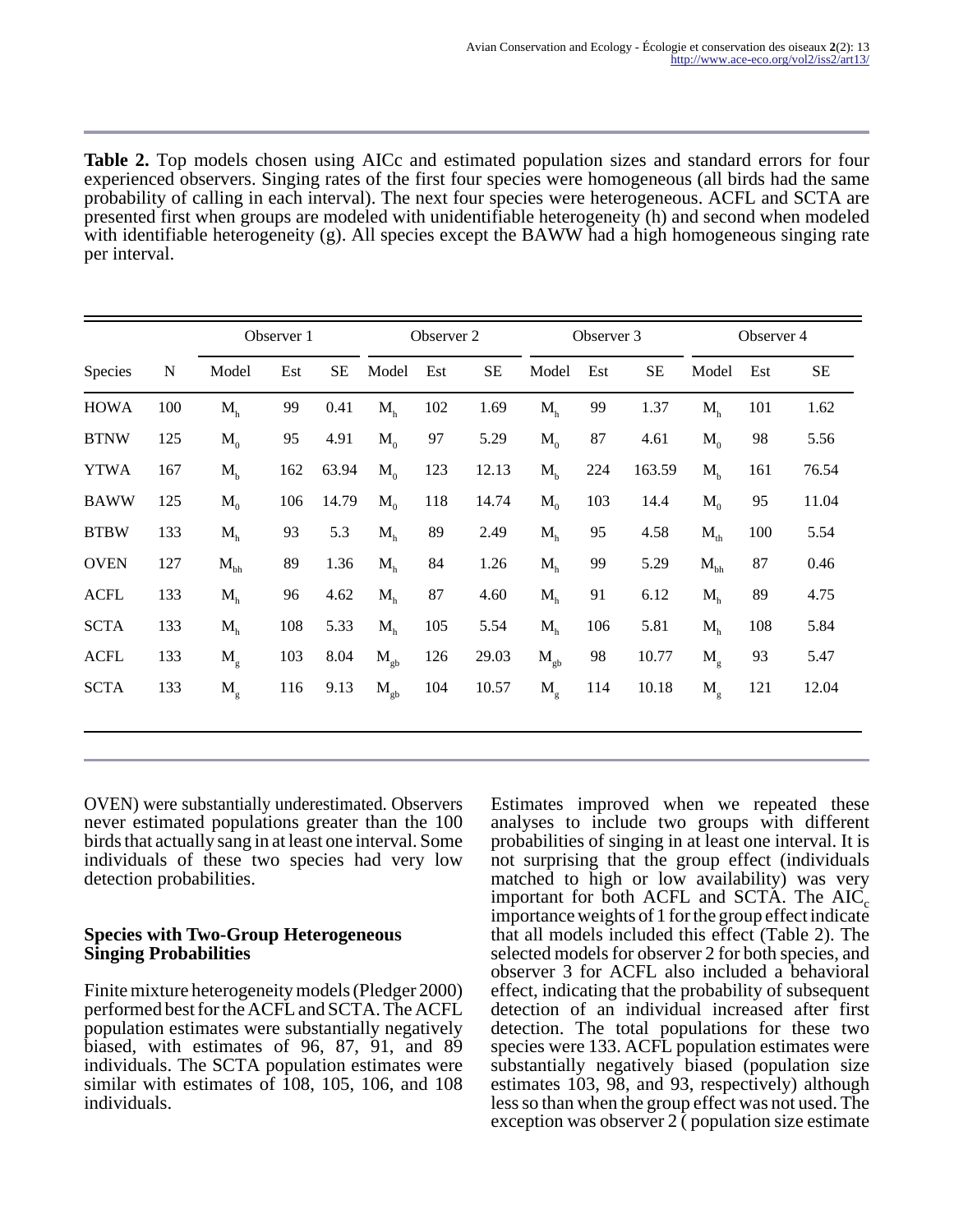126). Populations were slightly underestimated for SCTA (population size estimates 116, 104, 114, and 121), although less so than when the group effect was not used.

Portions of the ACFL and SCTA populations were simulated with an availability of 1, and we found that the population size estimate for ACFL was 46,  $SE = 0.47$  and the population size estimate for SCTA was  $51$ ,  $SE = 0.43$ , where the true population size was 50. These estimates have small SEs and means close to the truth so that they are accurate and precise, similar to the results we obtained for HOWA described earlier.

# **DISCUSSION**

We believe that this is a unique and important field test of the performance of the time-of-detection method of estimating population size on aural point counts. Knowing the true number of birds of each species singing allowed us to directly assess the performance of the method. We were able to compare the true population density parameter with its corresponding estimate under different experimental conditions. In contrast, many field tests reported in the literature only compare different population estimates with no knowledge of the true population parameters.

We consider our test as a "quasi-experiment" rather than a true experiment because of important practical limitations. We used one single point in one habitat under leaf-off conditions, therefore eliminating the effects of spatial or temporal variation (environmental variation in topography, background noise, foliage, etc.). We were unable to choose our observers randomly and did not model observer effects in our analyses. We used one example of each species song in the interests of simplicity and control. We also were unable to allow for individual birds to move during the count. However, we were able to control for other important factors including song orientation, song height, and song volume, and we were able to randomize the order in which species called within different fixed-distance bands.

Our system does not allow us to evaluate the effect of mixed-cue detections where, e.g., a bird is first detected by a sound cue and then sighted and localized from a mix of sound and visual cues. This is an important issue that we leave to other

researchers to study. However, we believe that our results are very important and relevant to many field ornithologists because such a high percentage of birds are detected aurally in forested habitats (Simons et al. 2007). An important strength of our study was that we could assess in detail the effects of variable detection probability caused by variability in the singing rates of individual birds. We found that the method estimated population size accurately for species simulated with high homogeneous singing rates. Populations of species with lower but homogeneous singing rates were somewhat underestimated, but in general, the method performed fairly well. When probabilities of singing were heterogeneous among individuals of the same species, the method often substantially underestimated populations. Heterogeneity is known to cause underestimation in capture– recapture models, even in models allowing heterogeneity in capture probabilities. Otis et al. (1978) carried out detailed simulation studies and showed the problem occurs whenever animals have detection probabilities close to zero. If heterogeneity exists, but detection probabilities are not near zero, heterogeneity models perform reasonably well.

We believe the problem of aural sampling of avian species with very low singing rates, and hence low overall detection probabilities, is a very difficult one. Our evaluation showed serious negative bias when using the time-of-detection method, but unfortunately, two other methods of estimating detection probability using distance and multipleobserver sampling will perform even worse than the time-of-detection methods because they assume that all birds sing during the count interval. A possible solution that should be investigated further involves the use of the repeated counts method (Kery et al. 2005). However, the repeated counts method is costly and may have its own limitations, and so we do not discuss it further in this paper.

We attempted to make this evaluation as realistic as possible by including species with very heterogeneous singing rates and a variety of song characteristics, including non-random singing bouts based on empirical field data. In fact, our evaluation may have included more situations with lower singing rates than would be expected. Nevertheless, in other respects, our field evaluation was somewhat oversimplified compared with real point counts where more individuals and species are present, where the individuals of each species may be closer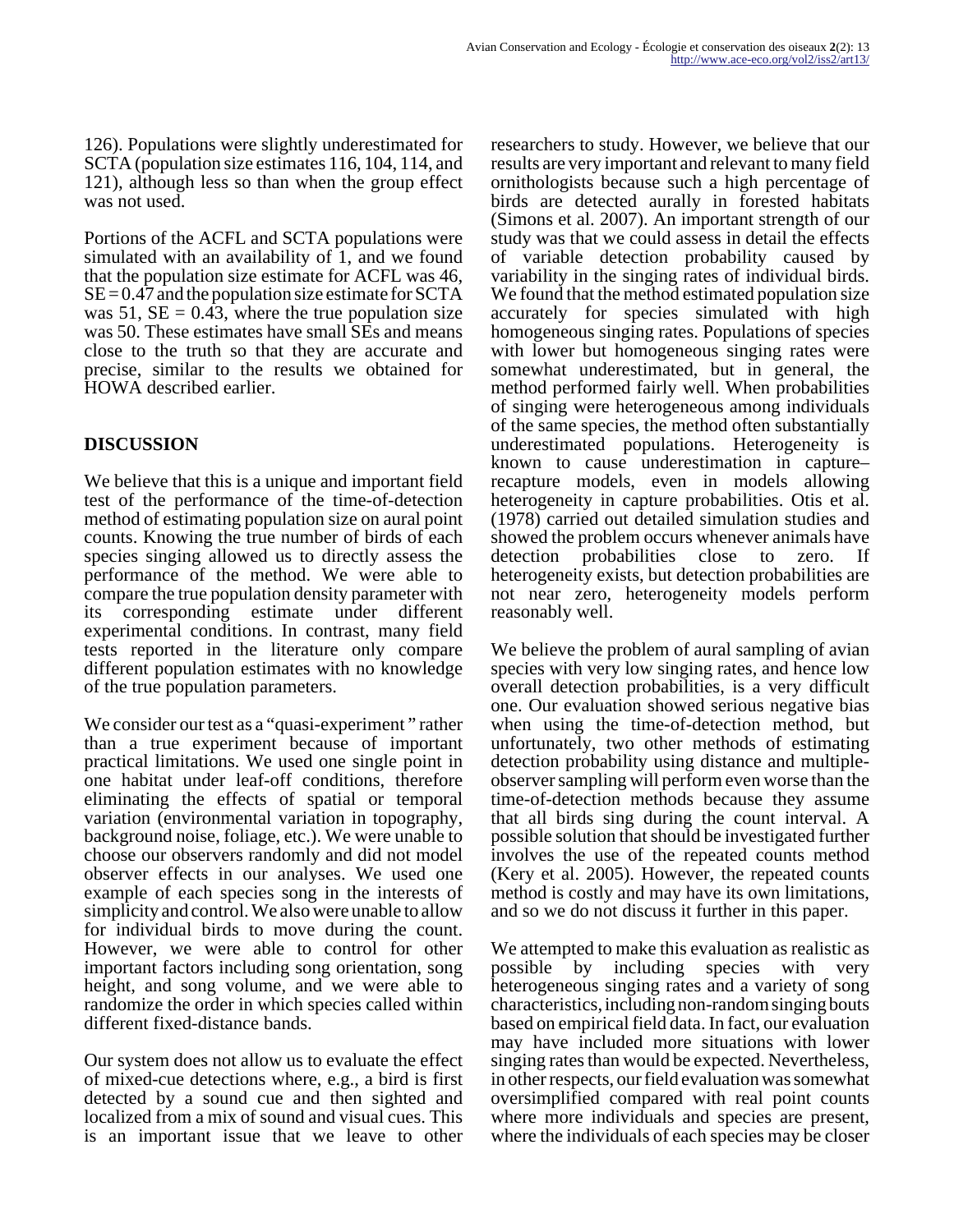than a 45° angle of separation, where observers attempt to estimate the distance to singing birds, and where birds constantly move and change their orientation with respect to observers. In addition, the species we simulate (HOWA, SCTA, ACFL, OVEN) had very distinct and conspicuous calls, and our observers were very familiar with the simulated songs because of their participation in previous experiments. Thus, in most cases, levels of accuracy and precision reported from these experiments are probably higher than those expected in actual field studies where only aural detections are used.

The time-of-detection method is quite demanding on observers in that they have to keep track of individual birds to obtain an accurate detection history. In our study, the observers had to track 18 total individual birds and focus on getting detection history data for 16 birds (two individuals of each of the eight species). Unfortunately, we were unable to evaluate this component of the method, and in future work, we would like to vary the number of birds at a point and see how that changes the quality of the data collected by the observers.

This paper has focused on the use of the time-ofdetection method for aural detections because of the nature of our song simulation system and because such a high proportion of avian detections in forested systems are aural. We believe that the timeof-detection method has value for this situation. We are less certain of the value of the method for visual detections and believe this question requires further research. Humans process auditory and visual information differently. We believe that an observer's field of view limits the proportion of a plot that can be sampled visually in each time interval, whereas hearing provides a much better snapshot of the whole plot and is, therefore, better suited to this method. An important related question concerns the analysis of data comprised of detections from different types of cues (aural only, visual only, and a mix of aural and visual). For example, visual detections may include both males and females of some species, whereas auditory detections are presumed to indicate breeding males in most surveys. We are concerned about mixing visual and auditory observations because the detection processes are so different for different types of cues. We believe this is still an open question that should be examined in future research.

When using the time-of-detection method, we recommend the capture–recapture version (Alldredge

et al. 2007a ), which uses the full detection history rather than the removal version (Farnsworth et al. 2002), which just uses the time of first detection. At least four time intervals of equal length with 8–10 min total time might be reasonable, but we did not study this question in these experiments. A key assumption of the method is that observers localize and track individual birds without error. Therefore, the longer the count interval, and the greater the rate of bird movement, the greater the likelihood that this assumption is violated. We believe the method has promise when localization errors can be kept to a minimum, e.g., for species such as Whip-poorwills (*Caprimulgus vociferous*) with large territories, high singing rates, and low movement rates. We encourage other researchers to try the method on a variety of species so that our knowledge of when it is most useful can be increased. The quality of the data will also be influenced by the number of species and individuals being tracked. Therefore, we suggest that researchers consider applying the method to a few key species in habitats where many individuals of many species are present.

Finally, we believe that research on combined methods, such as combined multiple-observer and time-of-detection methods (Pollock et al., submitted ) could prove quite useful. This approach can provide estimates of both components of the detection process (the probability of singing and the probability of detection, given that the bird sings). Repeated-count methods could also be combined with methods such as distance, multiple observers, and time-of-detection methods. These combined approaches, although more complex and expensive to implement could provide very useful insights into the overall detection process.

*Responses to this article can be read online at: <http://www.ace-eco.org/vol2/iss2/art13/responses/>*

#### **Acknowledgments:**

*We are very grateful to the many volunteers who assisted with this research: Jerome Brewster, Adam Efird, Mark Johns, Ryan Myers, Shiloh Schulte, and Clyde Sorenson. Electrical engineering students at NCSU: John Marsh, Marc Williams, Michael Foster, and Wendy Moore provided valuable technical assistance. Funding for this research was provided*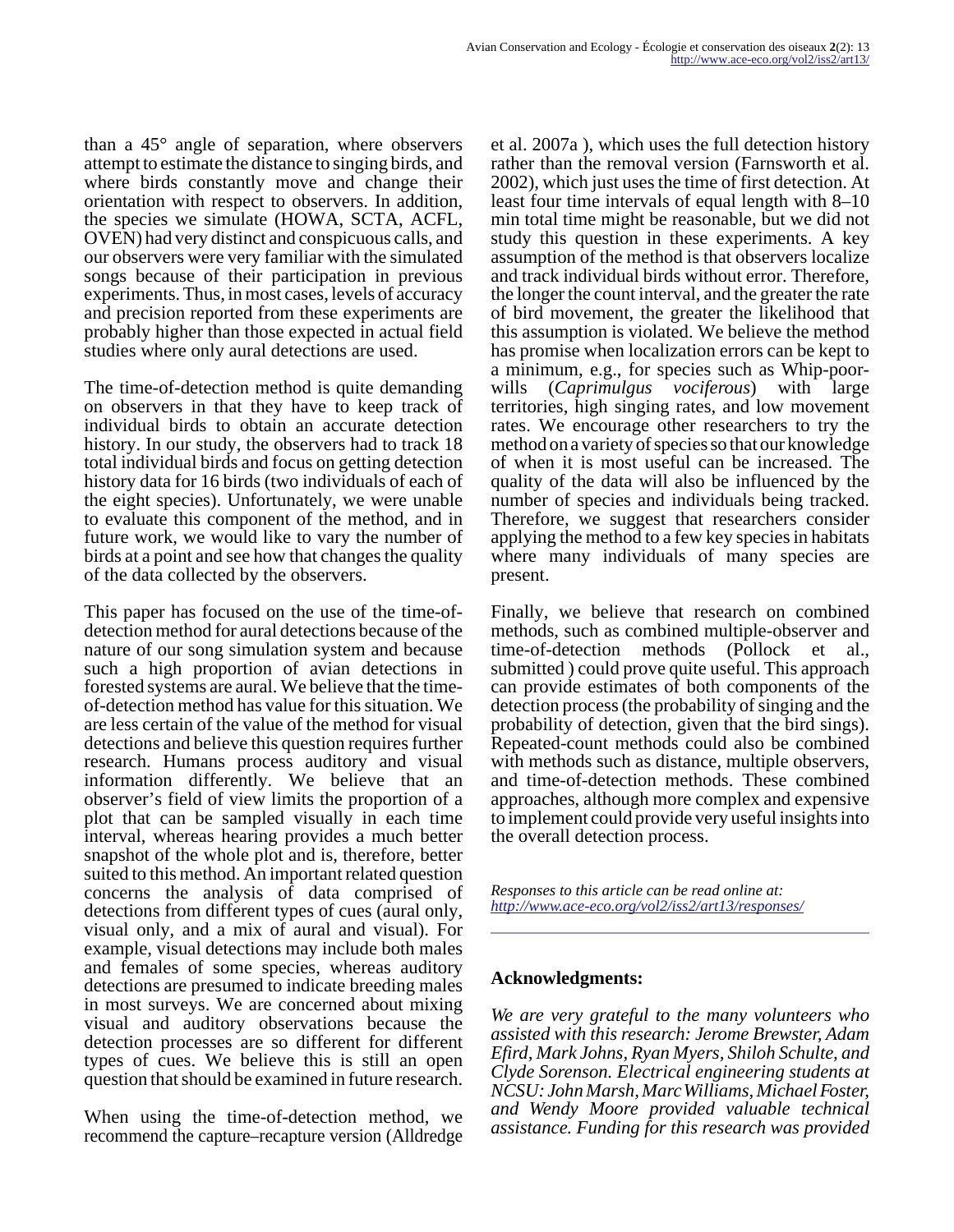*by the USGS Status and Trends Program, the US Forest Service, the US National Park Service, and the North Carolina Wildlife Resources Commission. We also thank Dr. Barbara Brunhuber for substantial editorial assistance.* 

# **LITERATURE CITED**

**Alho, J. M.** 1990. Logistic regression in capture– recapture models. *Biometrics* **46**:623–635.

**Alldredge, M. W.** 2004. Avian point-count surveys: estimating components of the detection process. Dissertation, North Carolina State University, Raleigh, North Carolina, USA.

**Alldredge, M. W., K. H. Pollock, and T. R. Simons.** 2006. Estimating detection probabilities from multiple observer point counts. *The Auk* **123**:1172–1182.

**Alldredge, M. W., K. H. Pollock, T. R. Simons, J. A. Collazo, and S. A. Shriner.** 2007a. Time of detection method for estimating abundance from point count surveys. *The Auk* **124:**653–664.

**Alldredge, M. W., T. R. Simons, and K. H. Pollock.** 2007b. Factors affecting aural detections of songbirds. *Ecological Applications* **17**:948–955.

**Alldredge, M. W., T. R. Simons, and K. H. Pollock.** 2007c. An experimental evaluation of distance measurement error in avian point count surveys. *Journal of Wildlife Management* (in press).

**Bart, J.** 2005. Monitoring the abundance of bird populations. *The Auk* **122**:15–25.

**Brewster, J. P.** 2007. *Spatial and temporal variation in the singing rates of two forest songbirds, the ovenbird and the Black-throated Blue Warbler: implications for aural counts of songbirds.* Thesis, Department of Zoology, North Carolina State University, Raleigh, North Carolina, USA.

**Buckland, S. T., D. R. Anderson, K. P. Burnham, J. L. Laake, D. L Borchers, and L.Thomas.** 2001. *Introduction to distance sampling.* Oxford University Press, Oxford, UK.

**Burnham, K. P., and D. R. Anderson.** 2002. *Model*

*selection and inference: a practical information theoretic approach.* Springer-Verlag, New York, New York, USA.

**Burnham, K. P., and W. S Overton.** 1978. Estimation of the size of a closed population when capture probabilities vary among animals. *Biometrika* **65**:625–633.

**Collins, S.** 2004. Vocal fighting and flirting: the functions of birdsong. Pages 69–72 *in* P. Marler and H Slabbekoorn, editors. *Nature's music: the science of birdsong.* Elsevier Academic Press, San Diego, California, USA.

**Farnsworth, G., K. H Pollock, J. D Nichols, T. R Simons, J. E. Hines, and J. R. Sauer.** 2002. A removal model for estimating the detection probability during point counts divided into time intervals. *The Auk* **119**:414–425.

**Gibbs, J. P., and D. G. Wenny.** 1993. Song output as a population estimator: effect of male pairing status. *Journal of Field Ornithology* **64**:316–322.

**Huggins, R. M.** 1989. On the statistical analysis of capture experiments. *Biometrika* **76**:133–140.

**Huggins, R. M.** 1991.Some practical aspects of a conditional likelihood approach to capture experiments. *Biometrics* **47**:725–732.

**Kery, M., J. A. Royle, and H. Schmid.** 2005. Modeling avian abundance from replicated counts using binomial mixture models. *Ecological Applications* **15**:1450–1461.

**Link, W. A.** 2003. Nonidentifiability of population size from capture–recapture data with heterogeneous detection probabilities. *Biometrics* **59**:1123–1130.

**Marsh, H., and D. F. Sinclair.**1989 Correcting for visibility bias in strip transect aerial surveys of aquatic fauna. *Journal of Wildlife Management* **53**:1017–1024.

**Nichols, J. D., J. E. Hines, J. R., Sauer, F. W. Fallon, J. E. Fallon, and P. J. Heglund.** 2000. A double observer approach for estimating detection probability and abundance from point counts. *The Auk* **117**:393–408.

**Otis, D. L., K. P. Burnham, G. C. White, and D. L. Anderson.** 1978. Statistical inference from